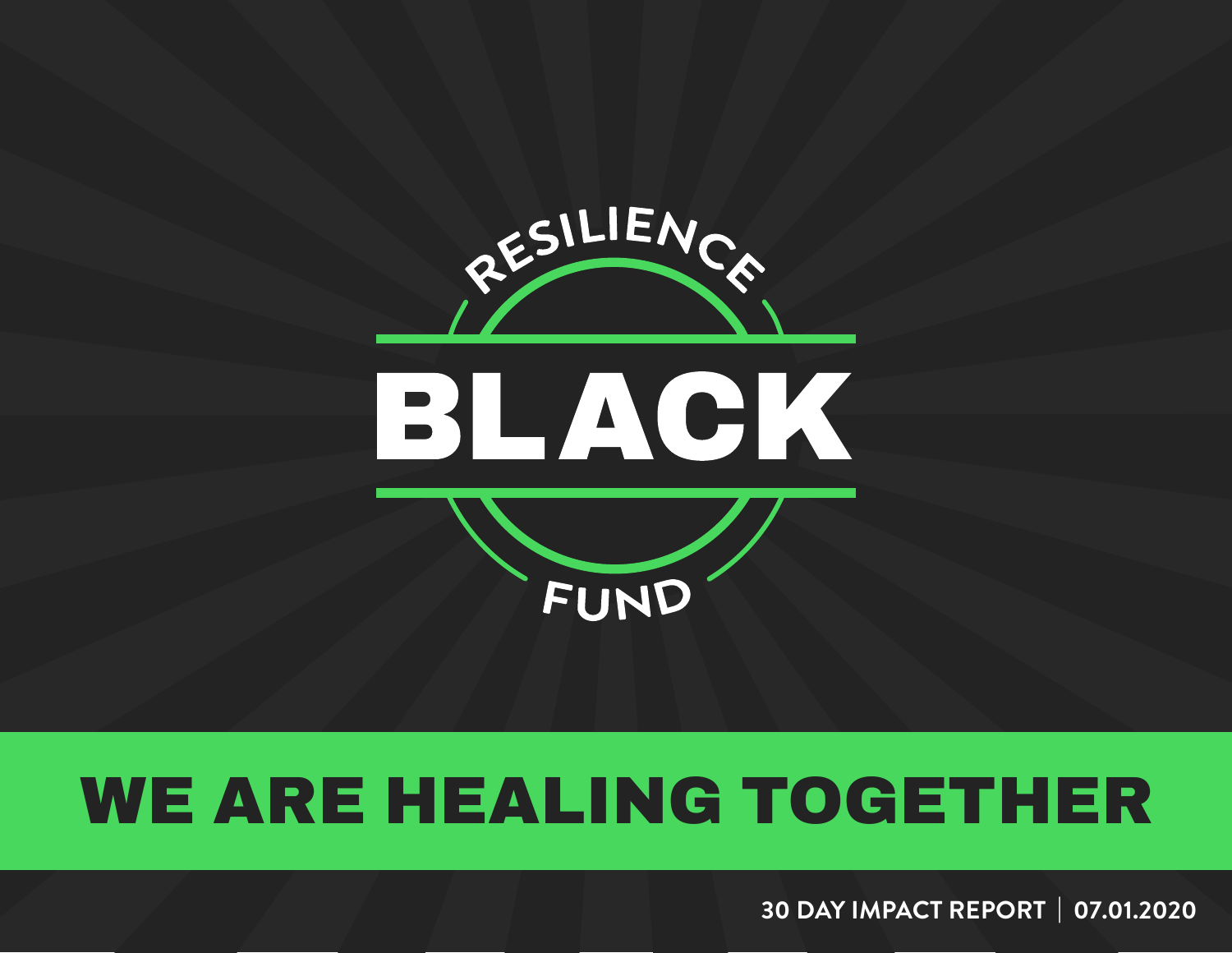My family and I were stacked " financially, mentally and financially, mentally and emotionally— having to emotionally— having to navigate a move, the global navigate a move, the global crisis, my mentoring crisis, my mentoring non-profit, and the news of non-profit, and the news of late. Holding that check in late. Holding that check in my hand is when I felt I my hand is when I felt I could come up for air. could come up for air. Thank you. Thank you.

JESSE, BRF RECIPIENT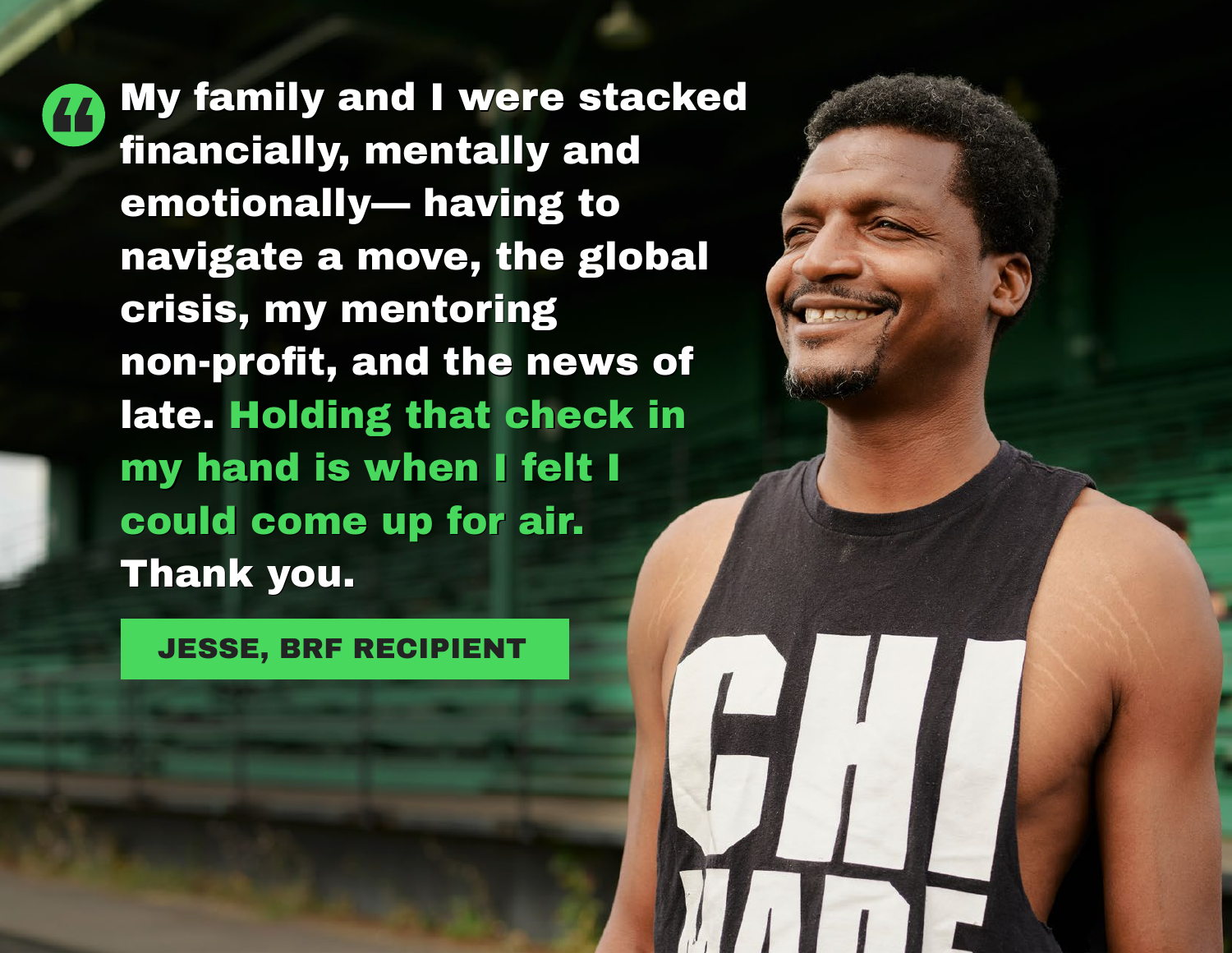Thank you to the Black 44 Resilience Fund for restoring Resilience Fund for restoring hope for me and my family. hope for me and my family. The donation assisted with The donation assisted with getting me and my children getting me and my children housed after months of housed after months of homelessness. Words homelessness. Words aren't enough to express our gratitude. our gratitude.

#### TRAYLA, BRF RECIPIENT

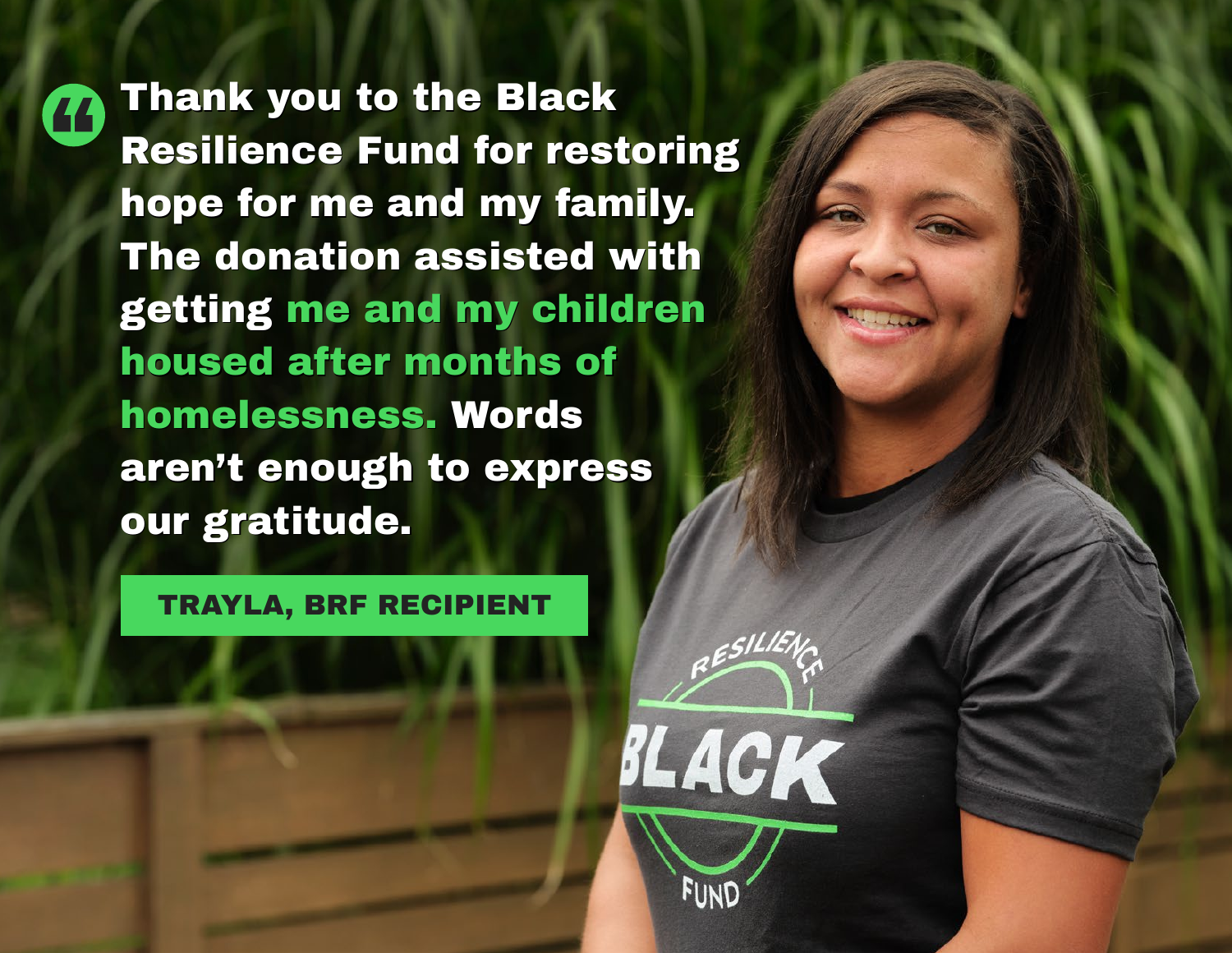### TOGETHER WE ARE POWERFUL

- » \$1,070,000+ raised
- » 12,000+ individual donations
- » 175+ local small business have supported
- » 100% volunteer-driven by more than 300 volunteers
- » 900+ Black Portlanders funded across five counties and counting
- » 6,500+ applications for assistance received and counting

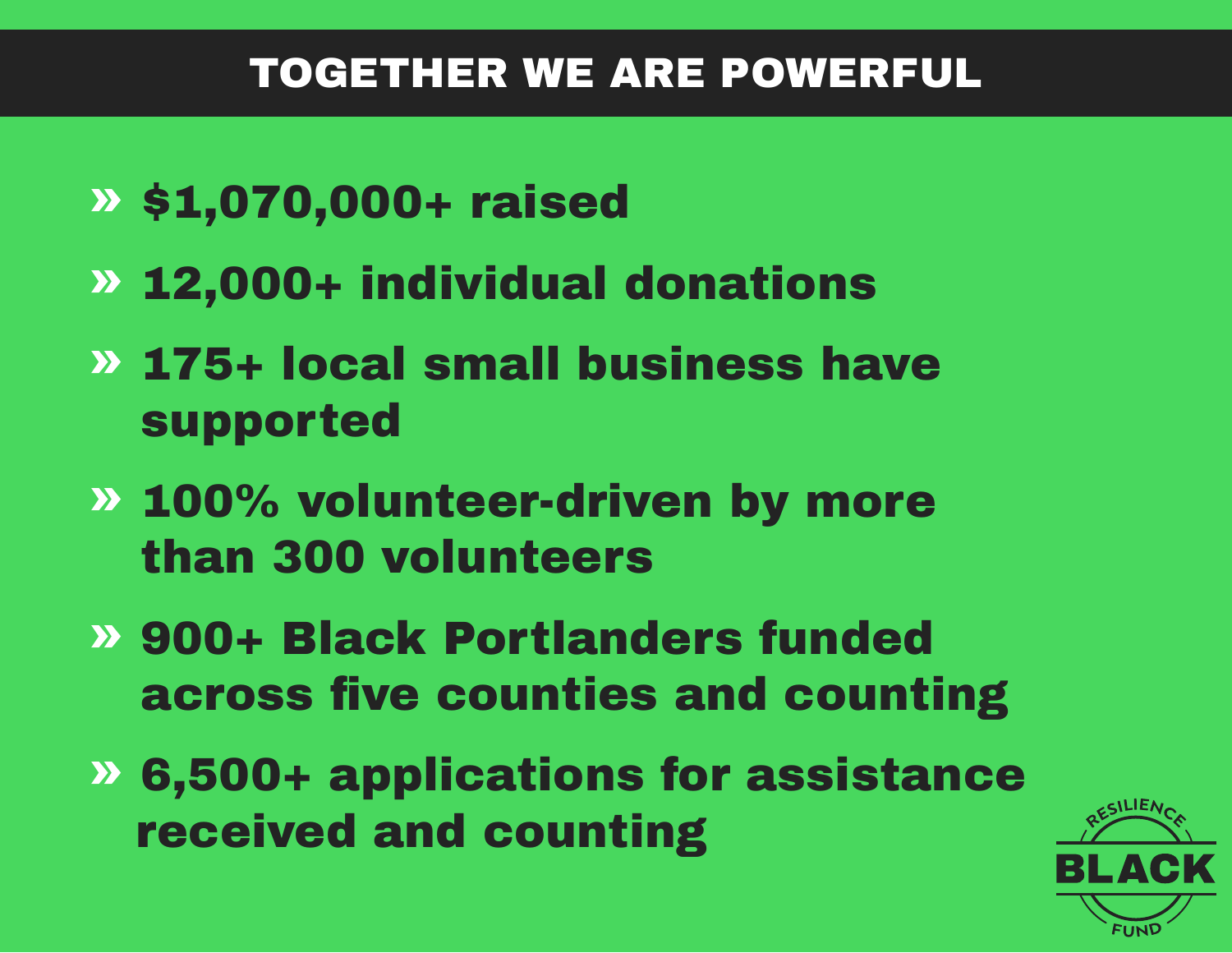#### OUR IMPACT BY THE NUMBERS

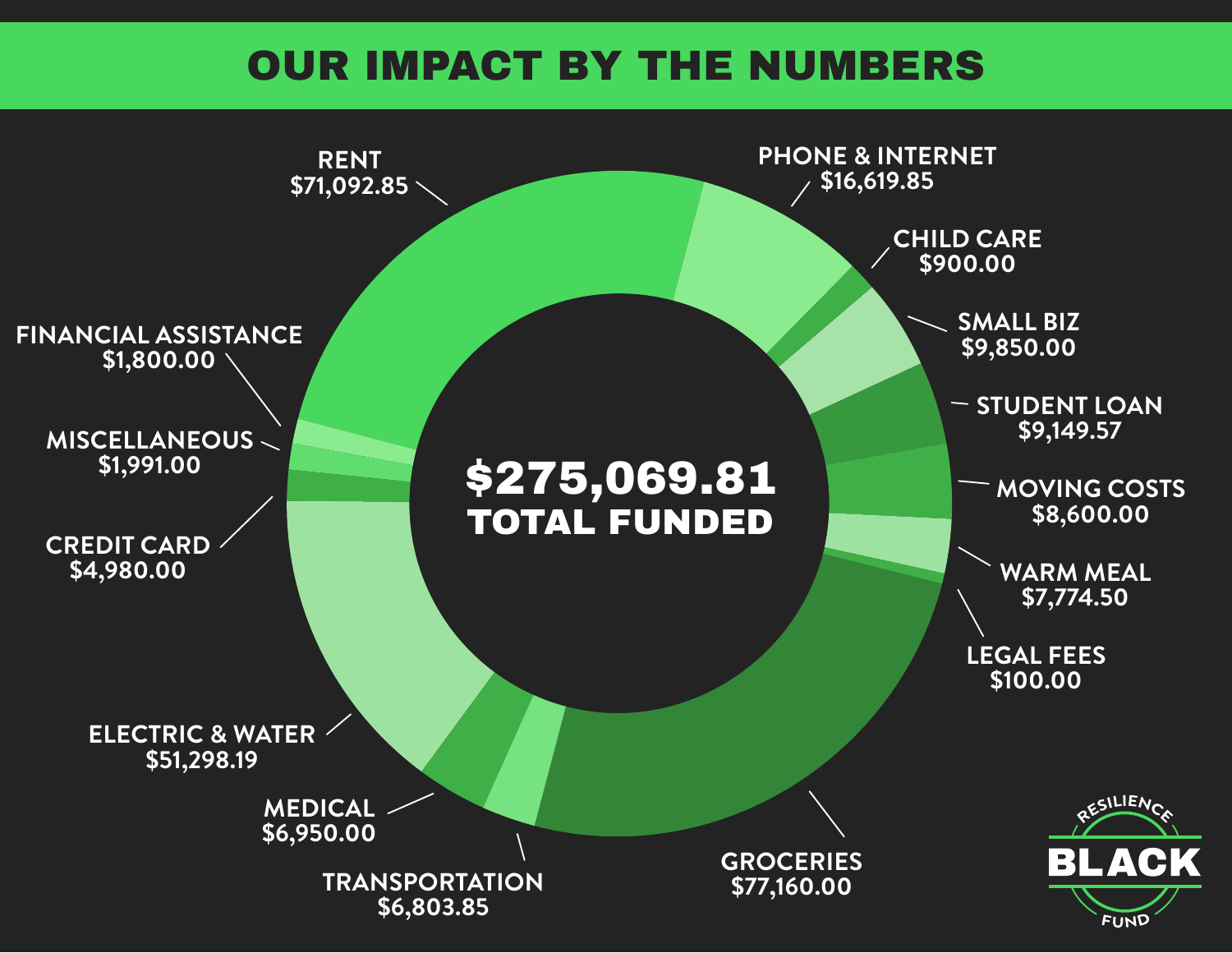### **WHY WE CHOSE RESILIENCE**

**Our nation is grappling with the storms of a global**  pandemic, headline after headline of suffering, and centuries of unresolved injustice.

Our systems are so broken. Where do we even begin fixing them?

To us, the answer is clear. **We start by taking care of our neighbors.**

Last month we founded the Black Resilience Fund to foster healing for our community. We provide **immediate relief from financial burdens for Black Portlanders**, helping with a warm meal, groceries, or an unpaid bill.

The novel coronavirus has sent shockwaves through our community, and Black Portlanders are some of the hardest hit due to the ongoing impacts of gentrification, police brutality, and economic violence.

We are living through an unprecedented, challenging time. But even in the most difficult moments we can rise up, work together, and make a difference.

By supporting the Black Resilience Fund, we are fighting for Black financial freedom. We empower our neighbors by providing resources quickly, judgment free, and **trusting that they know what they need to live their best lives.** 

We are building an inclusive movement that embraces our beautiful Black diaspora. We welcome elders, immigrants, LGBTQ2S+, multiracial, **all shades and shapes of Black**, because we all have the right to exist and thrive.

Thanks to your support, the Black Resilience Fund raised **more than \$1,000,000 in less than 30 days.** We've built a mutual aid network with over 300 hundred volunteers to deliver food boxes, complete home repairs, and more. Already we've seen the real and immediate impact we've made in the lives of hundreds of Black Portlanders.

We are living in the era of 'I Can't Breathe,' and yet we've witnessed powerful stories of resilience from neighbors we've directly helped. **Our actions are showing the entire country what healing can look like.**

The work is far from over— but you have given us **renewed belief in exactly how much is possible.** 

Together, we can be the breath of fresh air we need to foster hope, resilience, and healing.

#### With Gratitude,

**cameron whitten & Salomé Chimuku** Co-Founders, Black Resilience Fund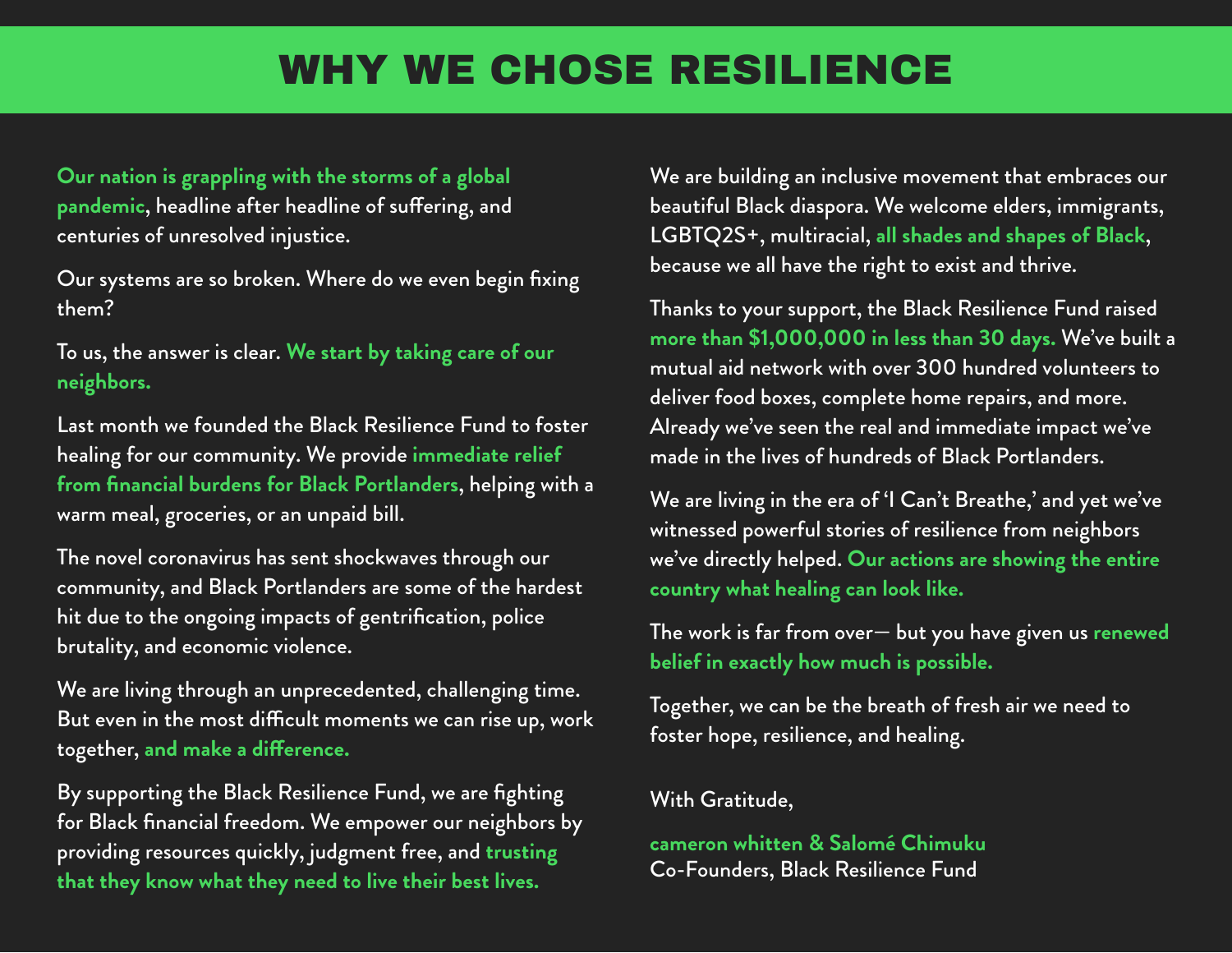#### ABOUT BLACK RESILIENCE FUND

## OUR MISSION: Black Resilience Fund is an emergency fund dedicated to healing and resilience by providing immediate resources to Black Portlanders.

- » blackresiliencefund.com
- » info@blackresiliencefund.com

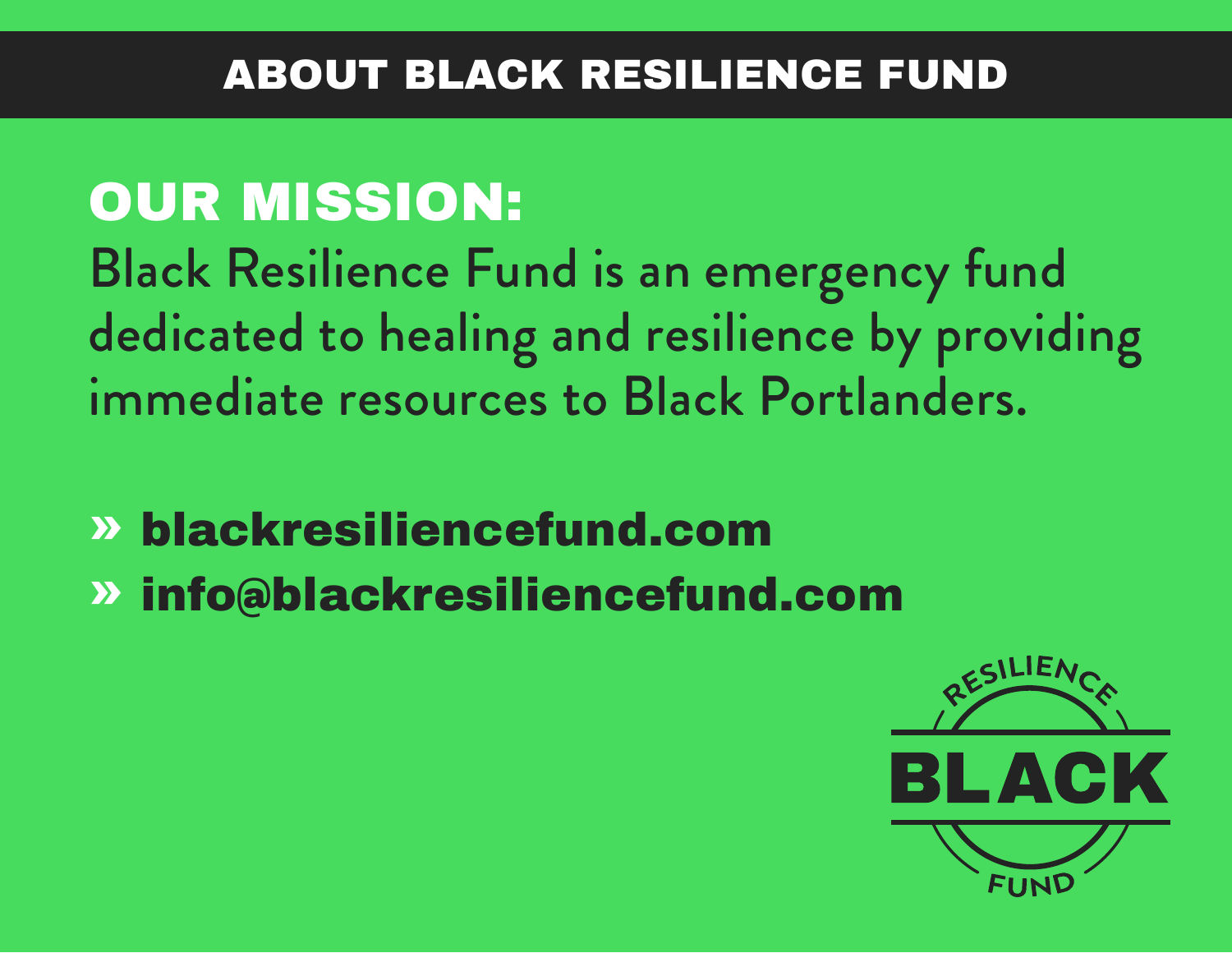### OUR MISSION:

Brown Hope leads community-grounded initiatives to make justice a lived experience for Black, Brown, and Indigenous people in Oregon.

## » brownhope.org » hello@brownhope.org

The Black Resilience Fund is in the process of becoming a formal program of Brown Hope, a 501(c)3 charitable nonprofit.